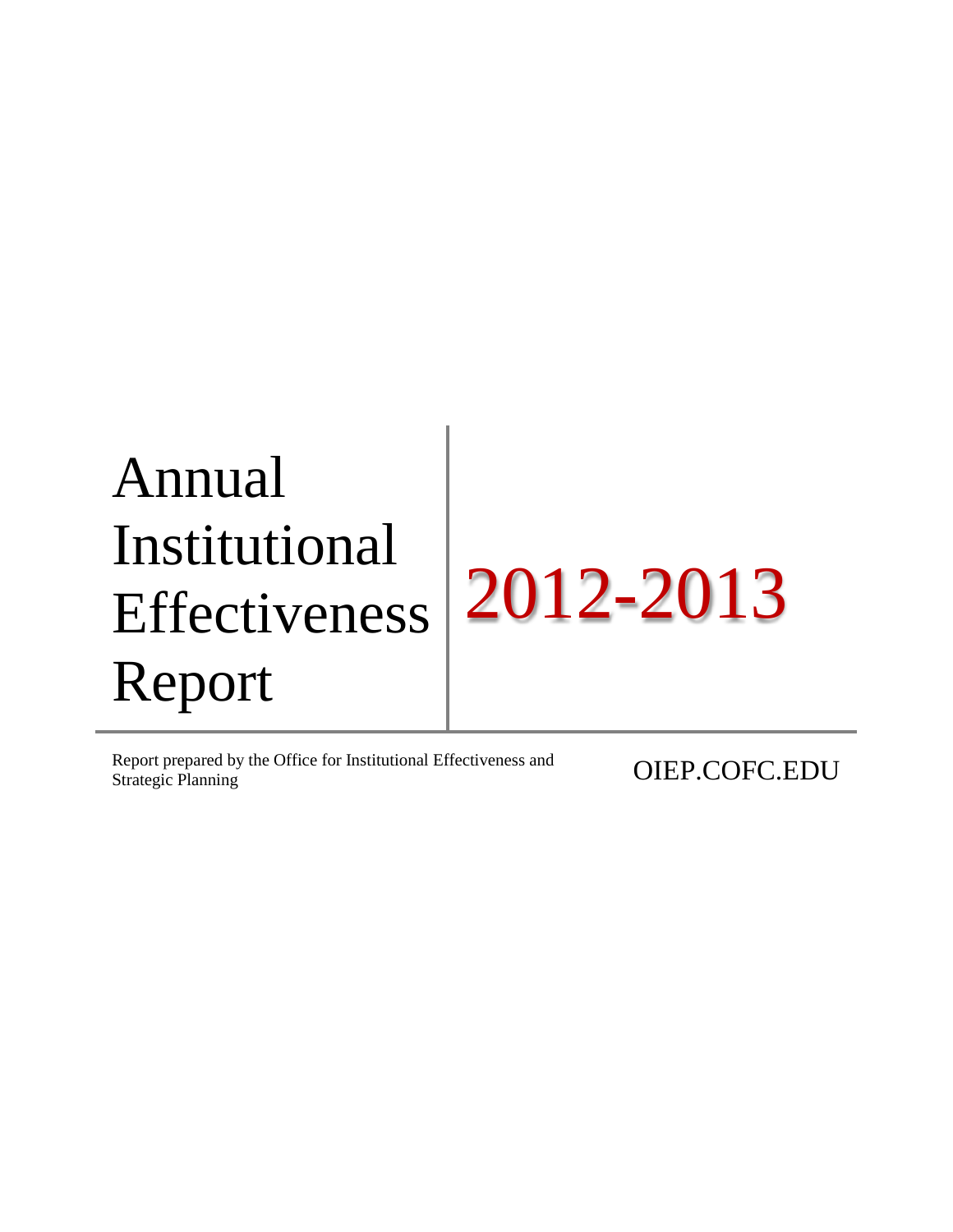## **The Planning Cycle at the College of Charleston**

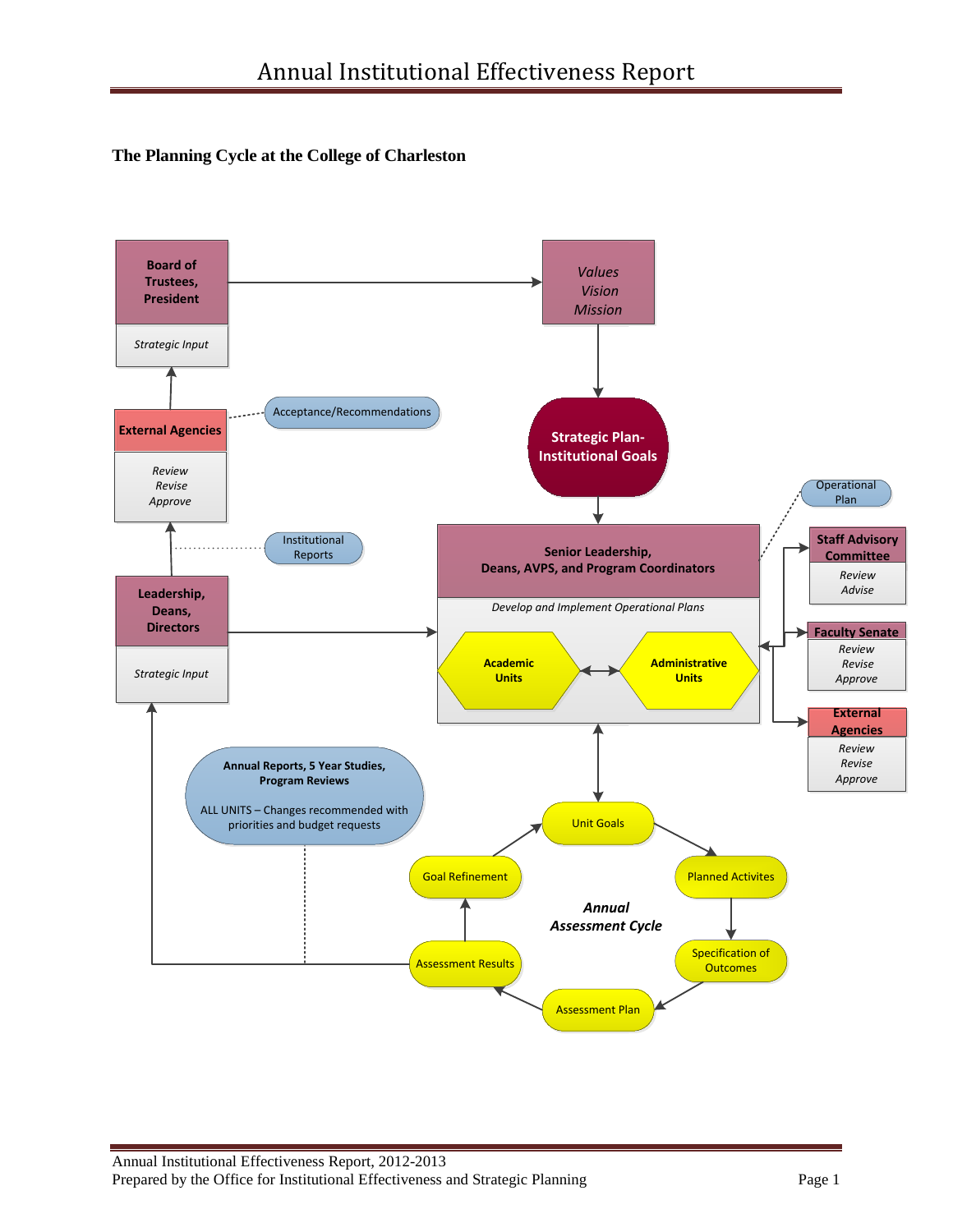## **Assessment Timeline and Key Milestones**



#### **The Assessment Cycle at the College of Charleston**

Each year, program personnel select at least one outcome to measure and provide evidence that results are being used for continuous improvement.

| <b>ACTIVITY</b>                                | <b>DEADLINE</b> |
|------------------------------------------------|-----------------|
| <b>Academic Assessment Plans due</b>           | September 30    |
| <b>Administrative Assessment Plans due</b>     | October 31      |
| <b>Assessment Reports due</b>                  | May $15$        |
| <b>Deans'/Unit Administrators' Report</b><br>► | June 15         |
| <b>EVP</b> review                              | July            |
| <b>President review</b>                        | August          |

Beginning in the 2011-2012 academic year, an annual assessment cycle was developed for the systematic submission and review of program assessment plans that include outcome statements and performance expectations. Plans are reviewed by the Deans' offices/AVPs and submitted to the Office for Institutional Effectiveness and Strategic Planning (OIEP) in the fall. In the spring semester, reports that include assessments, use of results, and impact on budget are submitted to the Deans' office/AVPs for initial review. Reports are then submitted to the EVP for review and response. The President's Office is given the final review. For the Graduate School, the assessment process also includes program review.

#### **Roles and Responsibilities**

For academic units, program assessment begins with faculty members in the discipline or field articulating measurable student learning outcomes and program goals that are aligned with College Strategic Initiatives. Each unit then develops and implements assessment initiatives designed to measure those learning outcomes and goals, and finally, analyzes and uses assessment results to improve learning and programs. In the same way, staff and administrators in academic support and administrative units are responsible for developing program goals and learning outcomes aligned with College Strategic Initiatives, designing and implementing assessment strategies to measure attainment of those goals and outcomes, and documenting how assessment results are used to improve programs and learning.

The College has two key committees that collaborate with OIEP in promoting best assessment practices and ensuring the College's compliance with SACSCOC Core Requirement 2.5 and Comprehensive Standard 3.3.1. For academic units, the Deans' Assessment Committee (DAC) members are responsible for coordinating the submission of assessment plans/reports to the academic dean. In 2013, representation from the Provost's and the President's office were added in an ex-officio capacity. The Administrative Assessment Committee (AAC) was formed in Fall 2012, and members serve as assessment liaisons among the administrative programs within their division.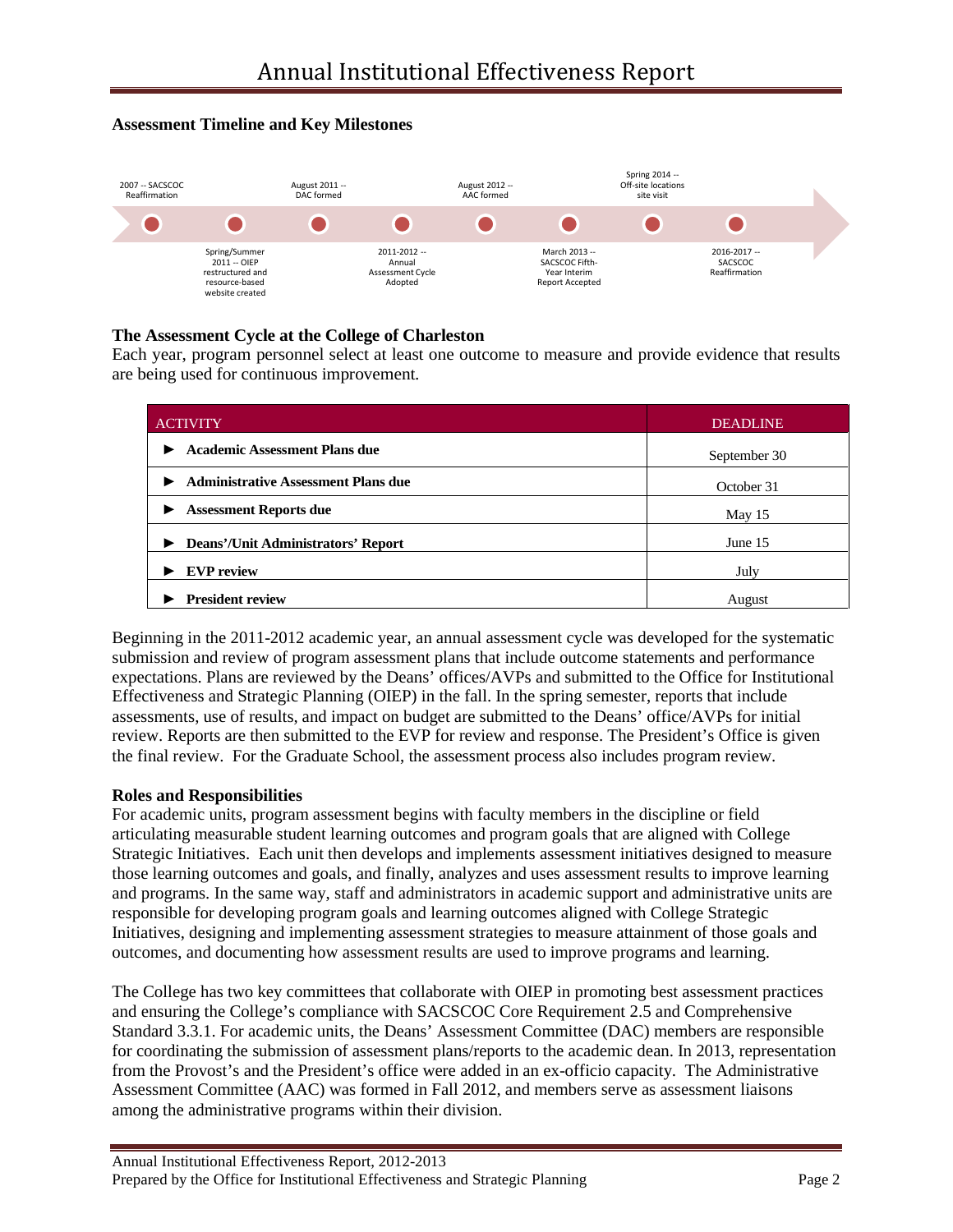Other responsibilities of the Assessment Liaisons include:

- helping to create and maintain a culture of assessment in each school/major/program at the College of Charleston;
- motivating faculty and staff participation in all steps of the assessment process;
- involving students in the assessment process to ensure their awareness of major/program goals and their important role in the process;
- working with the program directors to coordinate assessment efforts; and
- generating ways to involve external stakeholders in meaningful assessment activities.

#### **Assessment Leadership**



#### **Summary of Participation Rates in the 2012-2013 Assessment Cycle**

As a part of the assessment process, each of the academic schools/divisions reviews programmatic plans and reports continuously within the cycle. The reports for the academic schools may include a synthesis of the academic goals, but they may also assess administrative goals during the same cycle. Each school/division demonstrates connections between assessment activities and strategic goals/initiatives from the College's Strategic Plan, *Gateways to Greatness*.

|                                                                                  | Participation Rates    |                 |
|----------------------------------------------------------------------------------|------------------------|-----------------|
|                                                                                  | # of Programs Included | % Participation |
| School of the Arts <sup>**</sup>                                                 |                        | 100             |
| School of Business <sup>7</sup>                                                  |                        | 100             |
| School of Education, Health and Human Performance                                |                        | 94              |
| School of Humanities and Social Sciences                                         | 18                     | 94              |
| School of Languages, Cultures and World Affairs                                  |                        | 86              |
| School of Sciences and Mathematics                                               | 24                     | 100             |
| Interdisciplinary Programs                                                       | 4                      | 100             |
| Academic Affairs - Administrative Units                                          | 25                     | 100             |
| Business Affairs (IT unit only)                                                  |                        | 100             |
| Institutional Advancement (All depts.)                                           |                        | 100             |
| Marketing and Communications (All depts.)                                        |                        | 100             |
| Student Affairs (All depts.)                                                     | 19                     | 90              |
| <b>Total</b>                                                                     | 134                    | 97              |
| * Participation rates reflect programs selected by division heads for assessment |                        |                 |

Participation rates reflect programs selected by division heads for assessment.

\*\* See Appendix A for a complete listing of academic programs included.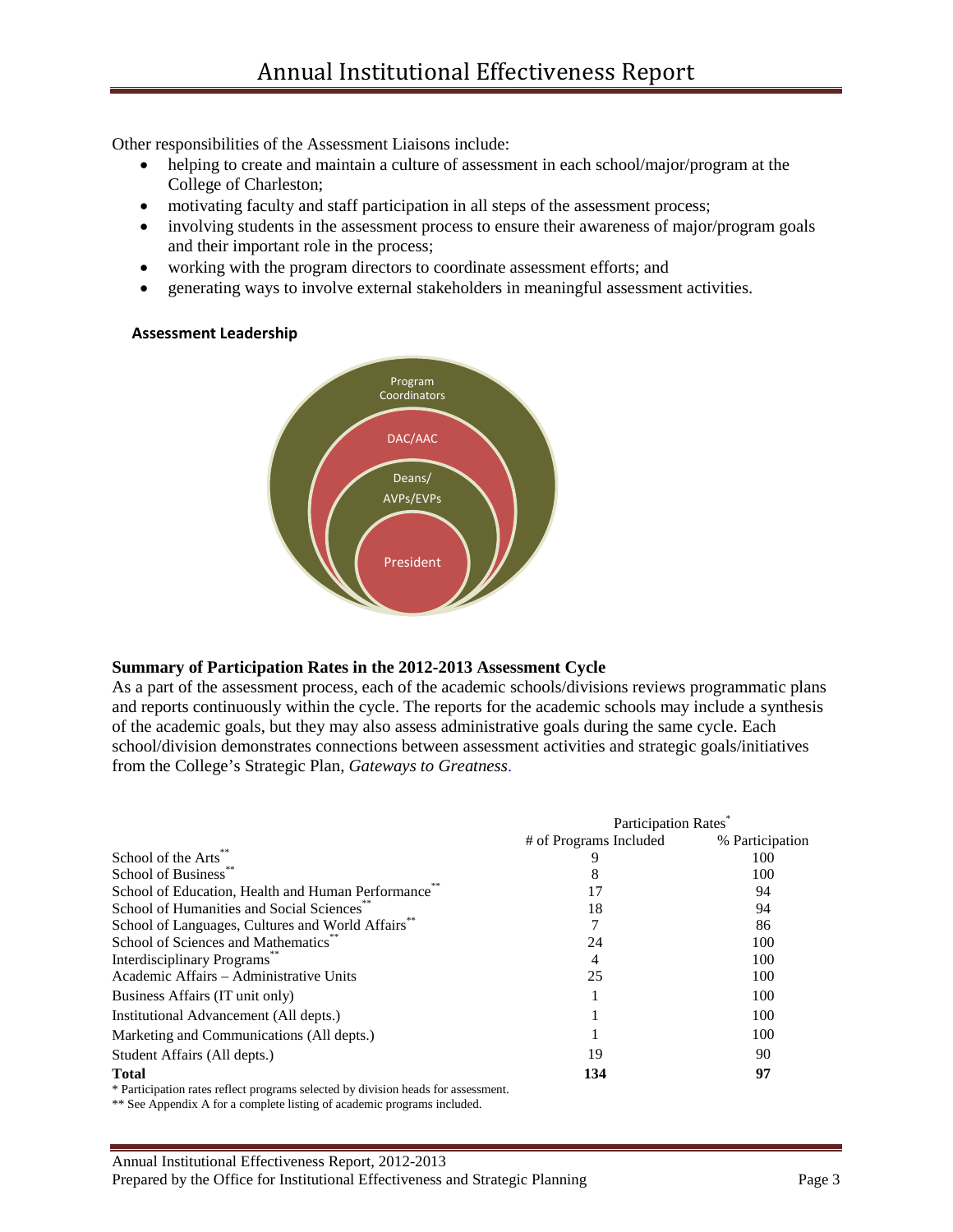#### **Review Process for Assessment Reports**

 $Key:$  Compliant Needs work Missing element

In an effort to provide constructive feedback to program coordinators, a [rubric](http://oiep.cofc.edu/assessment/assessment-rubric.php) for assessment plans/reports is used. In the 2011-2012 assessment cycle, the rubric was applied by OIEP staff. To increase the capacity for assessment among faculty and staff, this task was transferred to the members of the Deans' Assessment Committee for application within each academic school for the 2012-2013 assessment cycle (see Appendix B for results by program). In the spring of 2013, workshops were held within schools for assessing alignment and consistency of program assessment reports. These workshops were attended by representatives from each academic school, the graduate school, and the honors college. For administrative areas, AVP/EVPs are responsible for the review process; using the elements presented in the rubric as a guide, they coordinate appropriately with their staff to provide feedback for improvements.

|                                                                              | <b>Mission</b><br><b>Statement</b> |     |       | <b>Goals/Learning</b><br><b>Outcomes</b> |       |       | Assessment<br>Methods/<br><b>Performance</b><br><b>Expectations</b> |     |       |      | Assessment<br><b>Results</b> |     | Use of<br><b>Results</b> |     |       |
|------------------------------------------------------------------------------|------------------------------------|-----|-------|------------------------------------------|-------|-------|---------------------------------------------------------------------|-----|-------|------|------------------------------|-----|--------------------------|-----|-------|
| School of the Arts $(N=8)$ (Rubric)                                          | 75%                                | 25% | $0\%$ | 38%                                      | 62%   | $0\%$ | 62%                                                                 | 38% | 0%    | 25%  | 75%                          | 0%  | 62%                      | 25% | 13%   |
| School of Business (N=8) ( $Rubic$ )                                         | 43%                                | 0%  | 57%   | 100%                                     | 0%    | $0\%$ | 57%                                                                 | 43% | 0%    | 72%  | 14%                          | 14% | 86%                      | 14% | 0%    |
| School of Education. Health and<br>Human Performance (N=16) ( $Rubic$ )      | 100%                               | 0%  | $0\%$ | 94%                                      | 6%    | 0%    | 69%                                                                 | 31% | $0\%$ | 63%  | 25%                          | 13% | 31%                      | 19% | 50%   |
| School of Humanities and Social<br>Sciences ( $N=16$ ) ( <i>no rubrics</i> ) | $-$                                |     |       | --                                       | $- -$ | $- -$ |                                                                     | $-$ | $-$   | --   | --                           | $-$ | --                       |     |       |
| School of Languages, Cultures and<br>World Affairs (N=8) (Rubric)            | 43%                                | 0%  | 57%   | 86%                                      | 14%   | $0\%$ | 100%                                                                | 0%  | $0\%$ | 57%  | 14%                          | 29% | 57%                      | 14% | 29%   |
| School of Sciences and Mathematics<br>$(N=22)$ (Rubric)                      | 95%                                | 0%  | 5%    | 76%                                      | 24%   | 0%    | 52%                                                                 | 48% | $0\%$ | 33%  | 67%                          | 0%  | 19%                      | 81% | $0\%$ |
| Interdisciplinary Programs $(N=3)$                                           | 100%                               | 0%  | $0\%$ | 100%                                     | 0%    | 0%    | 25%                                                                 | 75% | 0%    | 100% | 0%                           | 0%  | 100%                     | 0%  | $0\%$ |
|                                                                              |                                    |     |       |                                          |       |       |                                                                     |     |       |      |                              |     |                          |     |       |

#### **Summary of Review for Continuous Improvement in the 2012-2013 Assessment Cycle**

The table below summarizes the percent compliant within each of the academic schools for the past two assessment cycles based on the review process. OIEP consults with DAC members and offers a series of workshops that reinforce the importance of using results for improvement and how assessment evidence is used in responding to SACSCOC standards.

## **Summary of Review for Continuous Improvement Over Time: 2011-2012 and 2012-2013\* (Compliance Rates)**

|                                                                                        |            | <b>Mission Statement</b> | Goals/Learning<br><b>Outcomes</b> |            | <b>Methods/Performance</b> | Assessment<br><b>Expectations</b> |            | Assessment<br><b>Results</b> | <b>Use of Results</b> |            |  |
|----------------------------------------------------------------------------------------|------------|--------------------------|-----------------------------------|------------|----------------------------|-----------------------------------|------------|------------------------------|-----------------------|------------|--|
|                                                                                        | $'11 - 12$ | $'12 - 13$               | $'11 - 12$                        | $'12 - 13$ | $'11 - 12$                 | $'12 - 13$                        | $'11 - 12$ | $'12 - 13$                   | $'11 - 12$            | $'12 - 13$ |  |
| School of the Arts $(N=8)$ ( <i>Rubric</i> )                                           | 100%       | 75%                      | 50%                               | 38%        | 38%                        | 62%                               | 50%        | 25%                          | 50%                   | 62%        |  |
| School of Business (N=8) ( $Rubric$ )                                                  | 62%        | 43%                      | 75%                               | 100%       | 25%                        | 57%                               | 62%        | 72%                          | 25%                   | 86%        |  |
| School of Education, Health and<br>Human Performance $(N=16)$<br>(Rubric)              | 100%       | 100%                     | 100%                              | 94%        | 94%                        | 69%                               | 61%        | 63%                          | 50%                   | 31%        |  |
| School of Humanities and Social<br>Sciences (N=16) (Rubric in '11-'12<br>$\text{only}$ | 88%        |                          | 100%                              | $- -$      | 88%                        | $-$                               | 75%        | --                           | 88%                   |            |  |
| School of Languages, Cultures and<br>World Affairs ( $N=8$ ) ( <i>Rubric</i> )         | 25%        | 43%                      | 100%                              | 86%        | 38%                        | 100%                              | 74%        | 57%                          | 25%                   | 57%        |  |
| School of Sciences and<br>Mathematics (N=22) ( $Rubic$ )                               | 77%        | 95%                      | 95%                               | 76%        | 9%                         | 52%                               | 5%         | 33%                          | 5%                    | 19%        |  |
| Interdisciplinary Programs $(N=3)$                                                     | 100%       | 100%                     | 100%                              | 100%       | 25%                        | 25%                               | 75%        | 100\%                        | 25%                   | 100%       |  |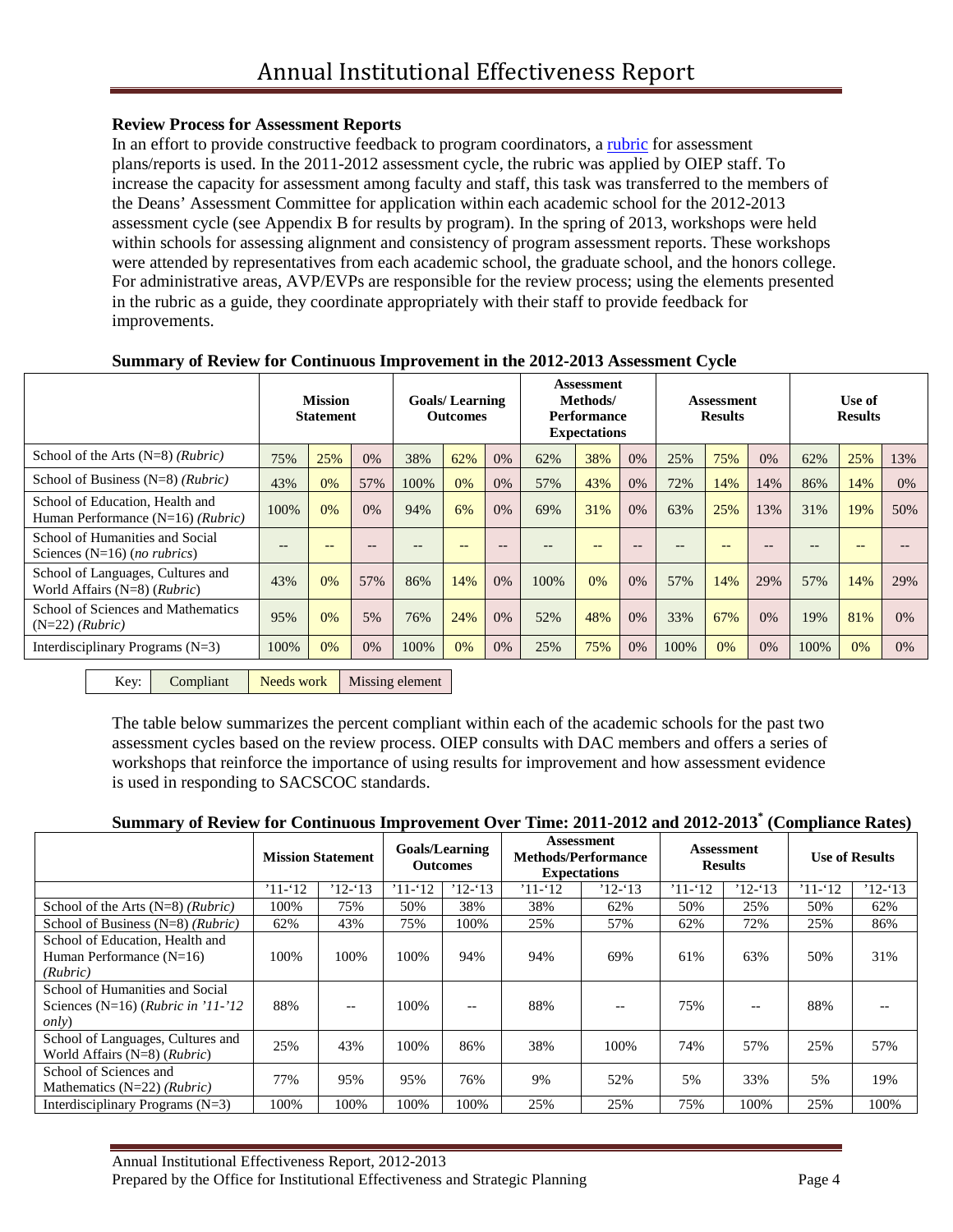| <b>Strategic Initiative</b>                                                                                                                                                                     | <b>Academic</b> | Administrative |
|-------------------------------------------------------------------------------------------------------------------------------------------------------------------------------------------------|-----------------|----------------|
| 1: Enhance the undergraduate academic core.                                                                                                                                                     | 234             | 22             |
| 2: Develop nationally recognized graduate programs.                                                                                                                                             | 93              | 5              |
| 3: Develop and retain a highly qualified and diverse faculty and staff.                                                                                                                         | 25              | 14             |
| 4: Recruit, enroll and retain an academically distinguished, well-prepared and<br>diverse student body.                                                                                         | 43              | 55             |
| 5: Enhance co-curricular and extracurricular programs for the holistic education<br>of students.                                                                                                | 45              | 68             |
| 6: Align administrative and academic policies and procedures to support the<br>College's purpose and achieve its envisioned future.                                                             | $\mathfrak{D}$  | 52             |
| 7: Provide up-to-date facilities and infrastructure to enhance academic, co-<br>curricular and extra-curricular programs.                                                                       | 3               | 16             |
| 8: Collaborate with local, national and international institutions to leverage<br>higher education for a stronger South Carolina.                                                               | 30              | 14             |
| 9: Establish campus wide policies and practices to generate new resources and<br>foster greater self-sufficiency.                                                                               | $\Omega$        | 9              |
| 10: Pursue national recognition for the College of Charleston's personalized<br>liberal arts and sciences education and for distinctive features of its<br>undergraduate and graduate programs. | 16              | 18             |



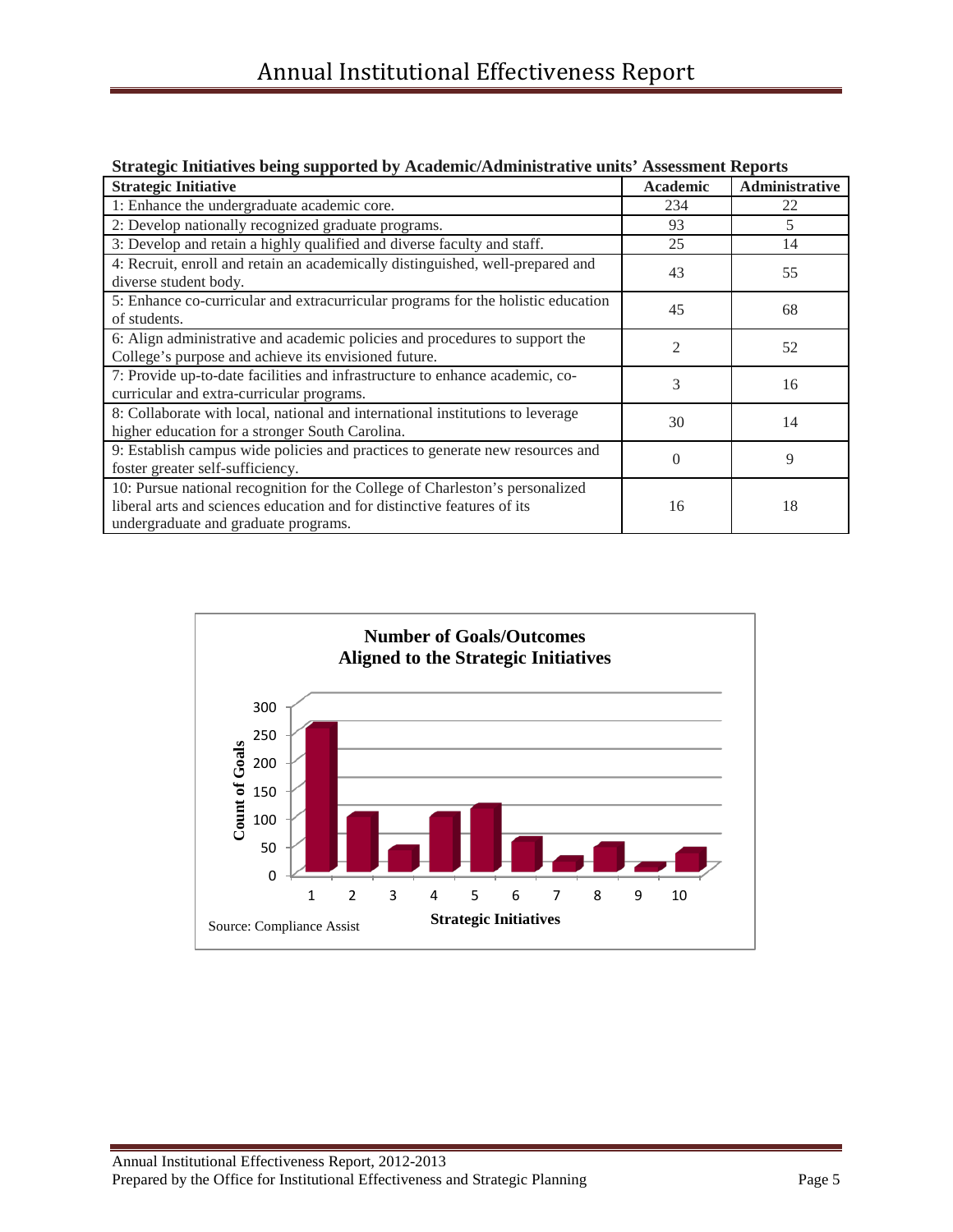| <b>Degree Program</b>              | 2012-2013              |           | <b>Degree Program</b>                                    | 2012-2013              |
|------------------------------------|------------------------|-----------|----------------------------------------------------------|------------------------|
| (by Academic School)               | <b>Assessment Data</b> |           | (by Academic School)                                     | <b>Assessment Data</b> |
|                                    |                        |           | <b>School of the Arts</b>                                |                        |
|                                    | Undergraduate          |           | <b>Graduate</b>                                          |                        |
| Art History                        |                        | <b>BA</b> | Arts Management                                          | Cert                   |
| Arts Management                    |                        | <b>BA</b> | <b>Historic Preservation</b>                             | <b>MS</b>              |
| Dance                              |                        | <b>BA</b> |                                                          |                        |
| Historic Preservation & Community  |                        | <b>BA</b> |                                                          |                        |
| Planning                           |                        |           |                                                          |                        |
| Music                              |                        | <b>BA</b> |                                                          |                        |
| Studio Arts                        |                        | <b>BA</b> |                                                          |                        |
| Theatre                            |                        | <b>BA</b> |                                                          |                        |
|                                    |                        |           | <b>School of Business</b>                                |                        |
|                                    | Undergraduate          |           | <b>Graduate</b>                                          |                        |
| Accounting                         |                        | <b>BS</b> | Accountancy                                              | <b>MS</b>              |
| <b>Business Administration</b>     |                        | <b>BS</b> | <b>Business Administration</b>                           | <b>MBA</b>             |
| Economics                          |                        | <b>BS</b> |                                                          |                        |
| Hospitality and Tourism Management |                        | <b>BS</b> |                                                          |                        |
| <b>International Business</b>      |                        | <b>BS</b> |                                                          |                        |
|                                    |                        |           | <b>School of Education, Health and Human Performance</b> |                        |
|                                    | Undergraduate          |           | <b>Graduate</b>                                          |                        |
| <b>Athletic Training</b>           |                        | <b>BS</b> | Early Childhood                                          | <b>MAT</b>             |
| Early Childhood Education          |                        | <b>BS</b> | <b>Elementary Education</b>                              | <b>MAT</b>             |
| <b>Elementary Education</b>        |                        | <b>BS</b> | Middle Grades Education                                  | <b>MAT</b>             |
| <b>Exercise Science</b>            |                        | <b>BS</b> | <b>Special Education</b>                                 | <b>MAT</b>             |
| <b>Middle Grades Education</b>     |                        | <b>BS</b> | Teaching, Learning, and Advocacy                         | MEd                    |
| Physical Education                 |                        | <b>BS</b> | English as a Second Language                             | Cert                   |
| <b>Public Health</b>               |                        | <b>BS</b> | Gifted and Talented                                      | Cert                   |
| Secondary Education Cognate*       |                        | <b>BS</b> | <b>Special Education</b>                                 | Cert                   |
| <b>Special Education</b>           |                        | <b>BS</b> |                                                          |                        |
|                                    |                        |           | <b>School of Humanities and Social Sciences</b>          |                        |
|                                    | Undergraduate          |           | <b>Graduate</b>                                          |                        |
| Anthropology                       |                        | <b>BS</b> | Communication                                            | <b>MA</b>              |
| Communication                      |                        | BA        | English                                                  | MA                     |
| English                            |                        | <b>BA</b> | History                                                  | MA                     |
| History                            |                        | <b>BA</b> | Public Administration                                    | <b>MPA</b>             |
| Philosophy                         |                        | <b>BA</b> | <b>Urban Studies</b>                                     | Cert                   |
| <b>Political Science</b>           |                        | $\rm BA$  |                                                          |                        |
| Psychology                         |                        | BA, BS    |                                                          |                        |
| Public Health                      |                        | BA        |                                                          |                        |
| Religious Studies                  |                        | <b>BA</b> |                                                          |                        |
| Sociology                          |                        | <b>BS</b> |                                                          |                        |
| <b>Urban Studies</b>               |                        | <b>BA</b> |                                                          |                        |
| Women's and Gender Studies         |                        | <b>BA</b> |                                                          |                        |

## **Appendix A Academic Programs Submitted for 2012-2013 Academic Year**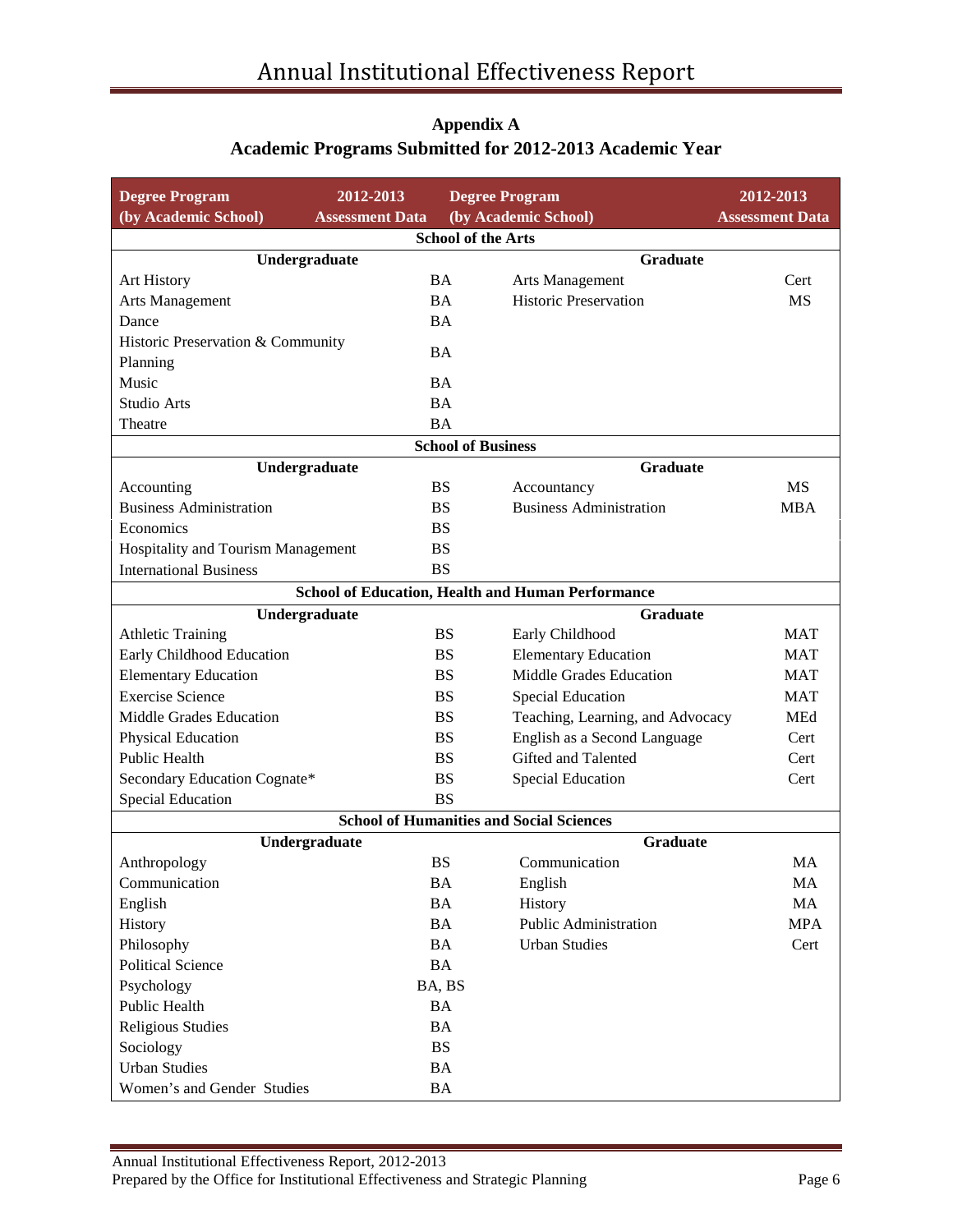| <b>School of Languages, Cultures and World Affairs</b> |                                   |                                           |           |  |  |  |  |  |  |  |  |
|--------------------------------------------------------|-----------------------------------|-------------------------------------------|-----------|--|--|--|--|--|--|--|--|
| Undergraduate                                          |                                   | Graduate                                  |           |  |  |  |  |  |  |  |  |
| Classics                                               | <b>BA</b>                         |                                           |           |  |  |  |  |  |  |  |  |
| French & Francophone                                   | <b>BA</b>                         |                                           |           |  |  |  |  |  |  |  |  |
| German                                                 | <b>BA</b>                         |                                           |           |  |  |  |  |  |  |  |  |
| <b>International Studies</b>                           | <b>BA</b>                         |                                           |           |  |  |  |  |  |  |  |  |
| <b>Jewish Studies</b>                                  | BA                                |                                           |           |  |  |  |  |  |  |  |  |
| Latin American and Caribbean Studies                   | <b>BA</b>                         |                                           |           |  |  |  |  |  |  |  |  |
| Spanish                                                | <b>BA</b>                         |                                           |           |  |  |  |  |  |  |  |  |
|                                                        |                                   | <b>School of Sciences and Mathematics</b> |           |  |  |  |  |  |  |  |  |
| Undergraduate                                          |                                   | <b>Graduate</b>                           |           |  |  |  |  |  |  |  |  |
| Astronomy                                              | <b>BA</b>                         | <b>Computer and Information Sciences</b>  | M.S.      |  |  |  |  |  |  |  |  |
| Astrophysics                                           | <b>BS</b>                         | Marine Biology                            | <b>MS</b> |  |  |  |  |  |  |  |  |
| Biochemistry                                           | <b>BS</b>                         | <b>Mathematics</b>                        | <b>MS</b> |  |  |  |  |  |  |  |  |
| Biology                                                | BA, BS                            | <b>Operations Research</b>                | Cert      |  |  |  |  |  |  |  |  |
| Chemistry                                              | BA, BS                            | <b>Statistics</b>                         | Cert      |  |  |  |  |  |  |  |  |
| <b>Computer Information Systems</b>                    | <b>BS</b>                         |                                           |           |  |  |  |  |  |  |  |  |
| <b>Computer Science</b>                                | BA, BS                            |                                           |           |  |  |  |  |  |  |  |  |
| Computing in the Arts                                  | <b>BA</b>                         |                                           |           |  |  |  |  |  |  |  |  |
| Discovery Informatics                                  | <b>BS</b>                         |                                           |           |  |  |  |  |  |  |  |  |
| Geology                                                | BA, BS                            |                                           |           |  |  |  |  |  |  |  |  |
| Marine Biology                                         | <b>BS</b>                         |                                           |           |  |  |  |  |  |  |  |  |
| <b>Mathematics</b>                                     | BA, BS                            |                                           |           |  |  |  |  |  |  |  |  |
| Physics                                                | BA, BS                            |                                           |           |  |  |  |  |  |  |  |  |
|                                                        | <b>Interdisciplinary Programs</b> |                                           |           |  |  |  |  |  |  |  |  |
| Undergraduate                                          |                                   | <b>Graduate</b>                           |           |  |  |  |  |  |  |  |  |
|                                                        |                                   | <b>Environmental Studies</b>              | M.S.      |  |  |  |  |  |  |  |  |
|                                                        |                                   | Languages                                 | M.Ed.     |  |  |  |  |  |  |  |  |
|                                                        |                                   | Performing Arts                           | M.A.T.    |  |  |  |  |  |  |  |  |
|                                                        |                                   | Science and Math for Teachers             | M.Ed.     |  |  |  |  |  |  |  |  |

\* Assessed by the following subject areas: English, Mathematics, Science, Social Studies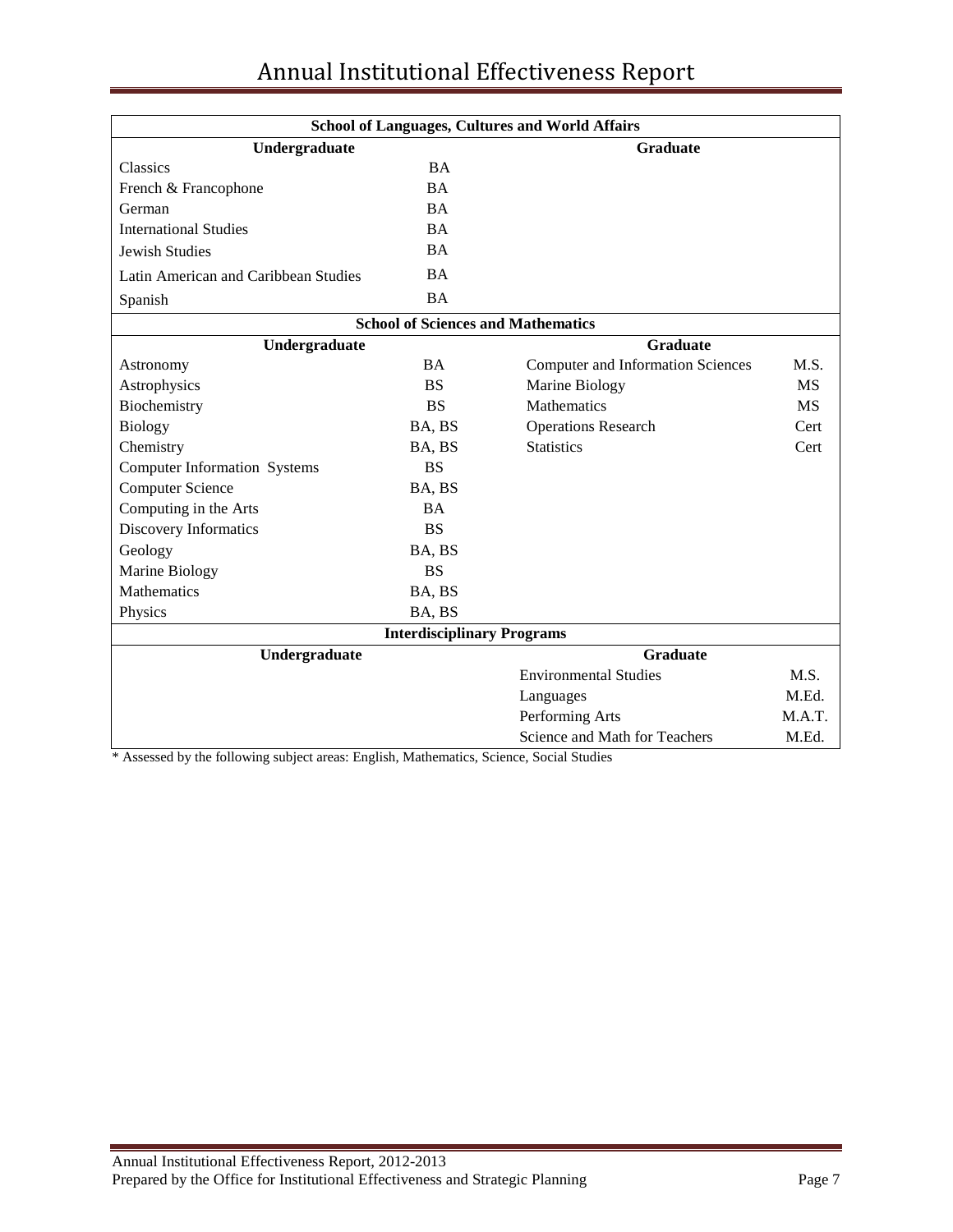**Appendix B Detailed Summary of Rubric Review for Continuous Improvement in the 2012-2013 Assessment Cycle**

|                                                    |              | <b>Mission Statement</b> |             |                           | <b>Goals/Learning Outcomes</b> |  |              | <b>Assessment Methods and</b><br><b>Performance Expectations</b> |  |              | <b>Assessment Results</b> |             | <b>Use of Results</b> |              |             |
|----------------------------------------------------|--------------|--------------------------|-------------|---------------------------|--------------------------------|--|--------------|------------------------------------------------------------------|--|--------------|---------------------------|-------------|-----------------------|--------------|-------------|
| School of the Arts (N=8)                           |              |                          |             |                           |                                |  |              |                                                                  |  |              |                           |             |                       |              |             |
| Art History BA                                     | $\mathbf X$  |                          |             |                           | $\mathbf{x}$                   |  |              | $\mathbf{X}$                                                     |  |              | $\mathbf{X}$              |             | $\mathbf X$           |              |             |
| Arts Management BA                                 | $\mathbf X$  |                          |             |                           | $\boldsymbol{\mathrm{X}}$      |  | $\mathbf X$  |                                                                  |  |              | $\mathbf{X}$              |             | $\mathbf{X}$          |              |             |
| Dance BA                                           |              | $\mathbf X$              |             |                           | $\mathbf X$                    |  | $\mathbf X$  |                                                                  |  |              | $\mathbf{X}$              |             | $\mathbf X$           |              |             |
| Historic Preservation MS                           | $\mathbf X$  |                          |             | $\boldsymbol{\mathrm{X}}$ |                                |  | $\mathbf X$  |                                                                  |  | $\mathbf{X}$ |                           |             |                       |              | $\mathbf X$ |
| Historic Preservation and Community<br>Planning BA | $\mathbf{X}$ |                          |             |                           | $\mathbf X$                    |  |              | $\mathbf{X}$                                                     |  |              | $\mathbf{X}$              |             |                       | $\mathbf{X}$ |             |
| Music BA                                           | $\mathbf X$  |                          |             | $\mathbf X$               |                                |  | $\mathbf{X}$ |                                                                  |  | $\mathbf X$  |                           |             | $\mathbf{X}$          |              |             |
| Studio Arts BA                                     | $\mathbf X$  |                          |             | $\mathbf{X}$              |                                |  |              | $\mathbf X$                                                      |  |              | $\mathbf{X}$              |             | $\mathbf X$           |              |             |
| Theatre BA                                         |              | $\mathbf X$              |             |                           | $\mathbf X$                    |  | $\mathbf X$  |                                                                  |  |              | $\mathbf{X}$              |             |                       | $\mathbf{X}$ |             |
| <b>Summary</b>                                     | 75%          | 25%                      |             | 37.5%                     | 62.5%                          |  | 62.5%        | 37.5%                                                            |  | 25%          | 75%                       |             | 62.5%                 | 25%          | 12.5%       |
| School of Business (N=7)                           |              |                          |             |                           |                                |  |              |                                                                  |  |              |                           |             |                       |              |             |
| Accountancy MS                                     |              |                          | $\mathbf X$ | $\mathbf X$               |                                |  | $\mathbf X$  |                                                                  |  | $\mathbf X$  |                           |             | $\mathbf{X}$          |              |             |
|                                                    |              |                          |             |                           |                                |  |              |                                                                  |  |              |                           |             |                       |              |             |
| Accounting BS                                      |              |                          | $\mathbf X$ | $\mathbf X$               |                                |  | $\mathbf X$  |                                                                  |  | $\mathbf X$  |                           |             | $\mathbf X$           |              |             |
| <b>Business Administration MBA</b>                 |              |                          | $\mathbf X$ | $\mathbf X$               |                                |  | $\mathbf X$  |                                                                  |  | $\mathbf X$  |                           |             | $\mathbf X$           |              |             |
| <b>Business Administration BS</b>                  | $\mathbf X$  |                          |             | $\mathbf X$               |                                |  |              | $\mathbf X$                                                      |  |              |                           | $\mathbf X$ | $\mathbf X$           |              |             |
| Economics BS                                       | $\mathbf X$  |                          |             | $\mathbf X$               |                                |  |              | $\mathbf{X}$                                                     |  | $\mathbf X$  |                           |             | $\mathbf{X}$          |              |             |
| Hospitality and Tourism Management BS              | $\mathbf X$  |                          |             | $\mathbf{X}$              |                                |  |              | $\mathbf{X}$                                                     |  | $\mathbf{X}$ |                           |             | $\mathbf X$           |              |             |
| <b>International Business BS</b>                   |              |                          | $\mathbf X$ | $\mathbf X$               |                                |  | $\mathbf X$  |                                                                  |  |              | $\mathbf X$               |             |                       | $\mathbf{X}$ |             |
| <b>Summary</b>                                     | 42.8%        |                          | 57.2%       | 100%                      |                                |  | 57.2%        | 42.8%                                                            |  | 71.4%        | 14.2%                     | 14.2%       | 85.8%                 | 14.2%        |             |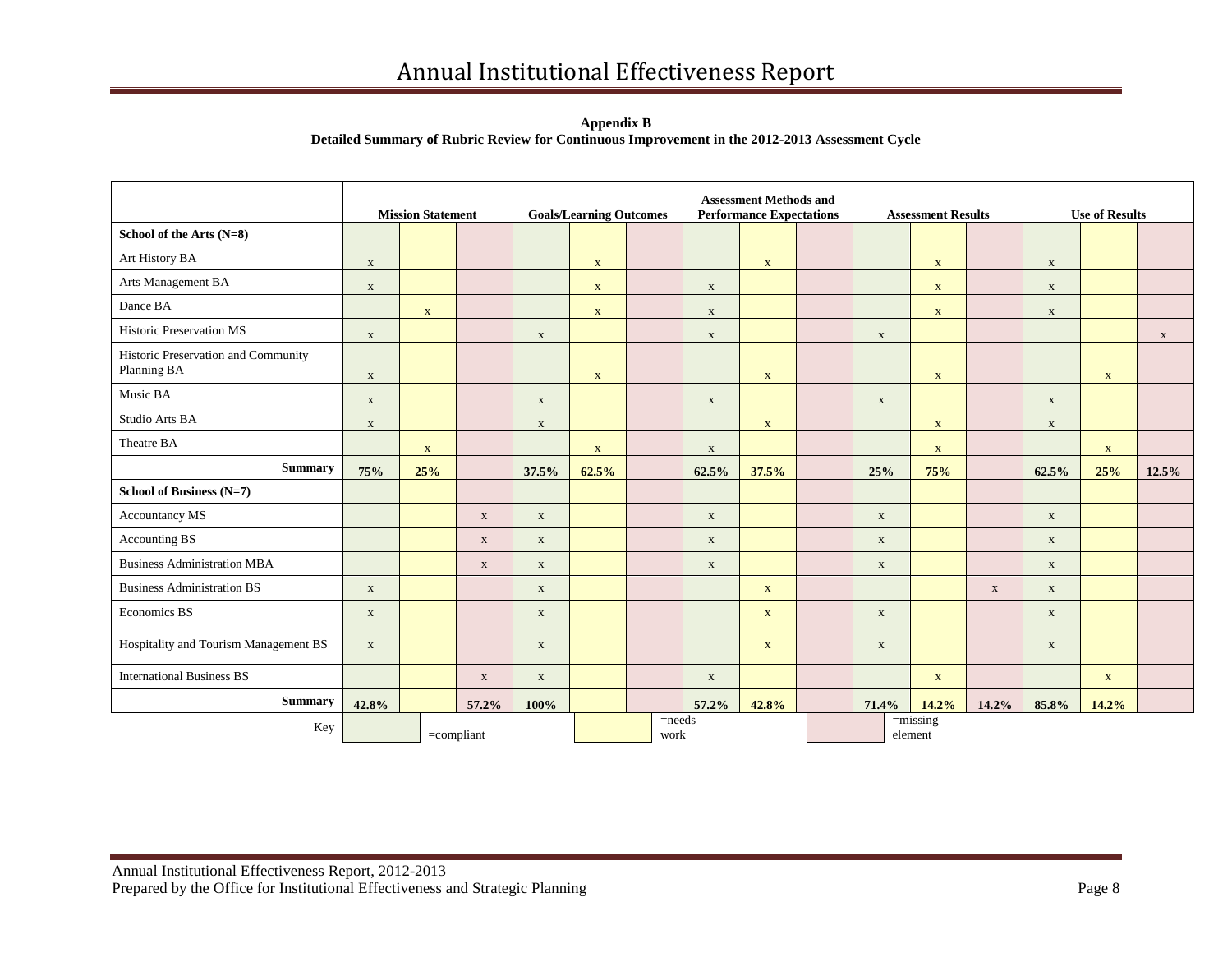# Annual Institutional Effectiveness Report

|                                                     |              | <b>Mission Statement</b> |               | <b>Goals/Learning Outcomes</b> |                   |  | <b>Assessment Methods and</b><br><b>Performance Expectations</b> |              |  |                              | <b>Assessment Results</b> |             | <b>Use of Results</b>     |              |              |
|-----------------------------------------------------|--------------|--------------------------|---------------|--------------------------------|-------------------|--|------------------------------------------------------------------|--------------|--|------------------------------|---------------------------|-------------|---------------------------|--------------|--------------|
| <b>School of Education, Health and</b>              |              |                          |               |                                |                   |  |                                                                  |              |  |                              |                           |             |                           |              |              |
| Human Performance (N=18)                            |              |                          |               |                                |                   |  |                                                                  |              |  |                              |                           |             |                           |              |              |
| <b>Health and Human Performance</b>                 |              |                          |               |                                |                   |  |                                                                  |              |  |                              |                           |             |                           |              |              |
| Athletic Training BS                                | $\mathbf X$  |                          |               | $\mathbf X$                    |                   |  | $\mathbf X$                                                      |              |  | $\mathbf{X}$                 |                           |             | $\mathbf{X}$              |              |              |
| <b>Exercise Science BS</b>                          | $\mathbf X$  |                          |               | $\mathbf X$                    |                   |  | $\mathbf X$                                                      |              |  | $\mathbf X$                  |                           |             | $\mathbf X$               |              |              |
| Physical Education BS                               | $\mathbf X$  |                          |               | $\mathbf X$                    |                   |  |                                                                  | $\mathbf{X}$ |  | $\mathbf X$                  |                           |             | $\boldsymbol{\mathrm{X}}$ |              |              |
| Public Health BS (no rubric)                        |              |                          |               |                                |                   |  |                                                                  |              |  |                              |                           |             |                           |              |              |
| <b>Teacher Education</b>                            |              |                          |               |                                |                   |  |                                                                  |              |  |                              |                           |             |                           |              |              |
| Early Childhood Education BS                        | $\mathbf{X}$ |                          |               | $\mathbf X$                    |                   |  | $\mathbf X$                                                      |              |  | $\mathbf X$                  |                           |             |                           |              | $\mathbf X$  |
| Early Childhood Education MAT                       | $\mathbf{X}$ |                          |               | $\mathbf X$                    |                   |  | $\mathbf X$                                                      |              |  | $\mathbf X$                  |                           |             |                           |              | $\mathbf X$  |
| <b>Elementary Education BS</b>                      | $\mathbf X$  |                          |               | $\mathbf X$                    |                   |  | $\mathbf X$                                                      |              |  |                              | $\mathbf{X}$              |             |                           |              | $\mathbf X$  |
| <b>Elementary Education MAT</b>                     | $\mathbf X$  |                          |               | $\mathbf X$                    |                   |  |                                                                  | $\mathbf{X}$ |  |                              | $\mathbf X$               |             |                           |              | $\mathbf X$  |
| Gifted and Talented Certificate                     | $\mathbf{X}$ |                          |               | $\mathbf X$                    |                   |  | $\mathbf X$                                                      |              |  |                              | $\mathbf{X}$              |             |                           |              | $\mathbf X$  |
| Middle Grades Education BS                          | $\mathbf{X}$ |                          |               | $\mathbf X$                    |                   |  |                                                                  | $\mathbf X$  |  | $\mathbf X$                  |                           |             | $\mathbf X$               |              |              |
| Middle Grades MAT                                   | $\mathbf X$  |                          |               | $\mathbf X$                    |                   |  | $\mathbf X$                                                      |              |  | $\mathbf X$                  |                           |             |                           |              | $\mathbf X$  |
| Secondary English BS                                | $\mathbf{X}$ |                          |               | $\mathbf X$                    |                   |  | $\mathbf{X}$                                                     |              |  |                              | $\mathbf{X}$              |             |                           | $\mathbf{X}$ |              |
| Secondary Mathematics BS                            | $\mathbf X$  |                          |               | $\mathbf X$                    |                   |  | $\mathbf X$                                                      |              |  | $\mathbf X$                  |                           |             |                           | $\mathbf X$  |              |
| Secondary Science BS                                | $\mathbf{X}$ |                          |               | $\mathbf X$                    |                   |  | $\mathbf X$                                                      |              |  | $\mathbf X$                  |                           |             |                           | $\mathbf X$  |              |
| Secondary Social Studies BS                         | $\mathbf X$  |                          |               |                                | $\mathbf X$       |  | $\mathbf X$                                                      |              |  | $\mathbf X$                  |                           |             | $\mathbf{X}$              |              |              |
| <b>Special Education BS</b>                         | $\mathbf X$  |                          |               | $\mathbf X$                    |                   |  |                                                                  | $\mathbf{X}$ |  |                              |                           | $\mathbf X$ |                           |              | $\mathbf{X}$ |
| Special Education MAT                               | $\mathbf{X}$ |                          |               | $\mathbf X$                    |                   |  |                                                                  | $\mathbf{X}$ |  |                              |                           | $\mathbf X$ |                           |              | $\mathbf X$  |
| Teaching, Learning, and Advocacy MED<br>(no rubric) |              |                          |               |                                |                   |  |                                                                  |              |  |                              |                           |             |                           |              |              |
| <b>Summary</b>                                      | 100%         |                          |               | 93.7%                          | 6.3%              |  | 68.8%                                                            | 31.2%        |  | 62.5%                        | 25%                       | 12.5%       | 31.3%                     | 18.8%        | 50%          |
| Key                                                 |              |                          | $=$ compliant |                                | $=$ needs<br>work |  |                                                                  |              |  | $=$ missing<br>$\it element$ |                           |             |                           |              |              |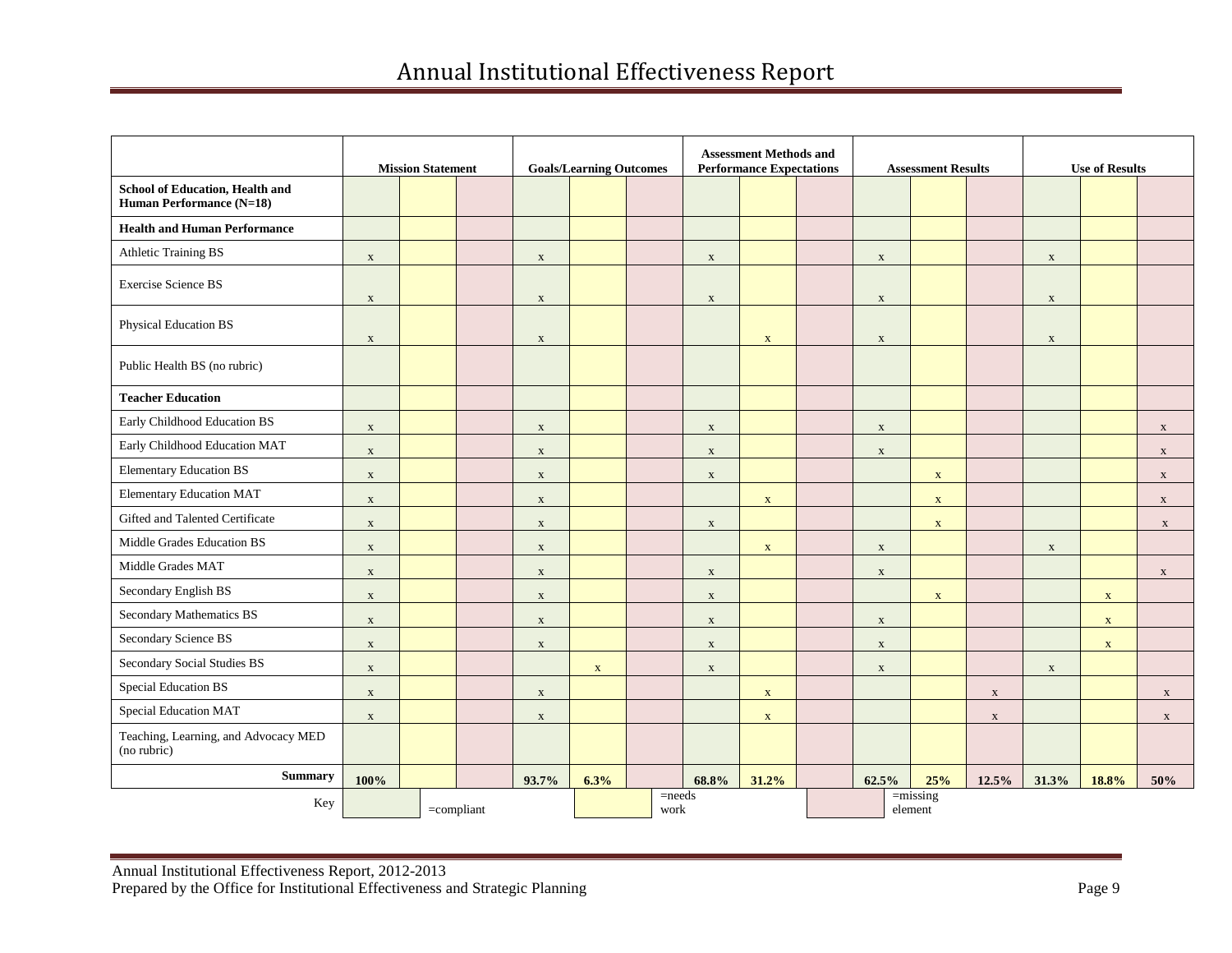# Annual Institutional Effectiveness Report

|                                                                 |                           | <b>Mission Statement</b>  |                                                     | <b>Goals/Learning Outcomes</b> |                         |                          | <b>Assessment Methods and</b><br><b>Performance Expectations</b> |                                               |                                                     |                          | <b>Assessment Results</b> |                                                     | <b>Use of Results</b>    |                          |                                                     |  |
|-----------------------------------------------------------------|---------------------------|---------------------------|-----------------------------------------------------|--------------------------------|-------------------------|--------------------------|------------------------------------------------------------------|-----------------------------------------------|-----------------------------------------------------|--------------------------|---------------------------|-----------------------------------------------------|--------------------------|--------------------------|-----------------------------------------------------|--|
| <b>School of Humanities and Social</b><br>Sciences (N=16)       |                           |                           |                                                     |                                |                         |                          |                                                                  |                                               |                                                     |                          |                           |                                                     |                          |                          |                                                     |  |
| <b>Communication BA</b>                                         | $\overline{\phantom{a}}$  | $\overline{\phantom{a}}$  | $\overline{\phantom{a}}$                            | $\mathbb{L}^{\mathbb{L}}$      | $\mathbb{L}_\mathbb{R}$ | $\overline{\phantom{a}}$ | $\sim$                                                           | $\mathbb{L} \mathbb{L}$                       | $\overline{\phantom{a}}$                            | $\overline{\phantom{a}}$ | $\mathbb{L} \mathbb{L}$   | $\overline{\phantom{a}}$                            | $\overline{\phantom{a}}$ | $\overline{\phantom{a}}$ | $\hspace{0.05cm} -$                                 |  |
| Communication MA                                                | $\mathbb{L}^{\mathbb{L}}$ | $\overline{\phantom{a}}$  | $\overline{\phantom{a}}$                            | $\cdots$                       | $\rightarrow$           | $\overline{\phantom{a}}$ | $\overline{\phantom{a}}$                                         | $\mathord{\hspace{1pt}\text{--}\hspace{1pt}}$ | $\overline{\phantom{m}}$                            | $\overline{\phantom{a}}$ | $\rightarrow$             | $\overline{\phantom{a}}$                            | $\overline{\phantom{a}}$ | $\overline{\phantom{a}}$ | $\hspace{0.05cm} -\hspace{0.05cm} -\hspace{0.05cm}$ |  |
| English BA                                                      | $\overline{\phantom{a}}$  | $\mathbb{H}^{\mathbb{Z}}$ | $\hspace{0.05cm} -$                                 | $\overline{\phantom{a}}$       | $\rightarrow$           | $\hspace{0.05cm} \ldots$ | $\overline{\phantom{a}}$                                         | $\mathord{\hspace{1pt}\text{--}\hspace{1pt}}$ | $\hspace{0.05cm} -\hspace{0.05cm} -\hspace{0.05cm}$ | $\overline{\phantom{a}}$ | $\overline{\phantom{a}}$  | $\overline{\phantom{a}}$                            | $\overline{\phantom{m}}$ | $\overline{\phantom{a}}$ | $\hspace{0.05cm} -$                                 |  |
| English MA                                                      | $\overline{\phantom{a}}$  | $\overline{\phantom{m}}$  | $\hspace{0.05cm} -\hspace{0.05cm} -\hspace{0.05cm}$ | $\overline{\phantom{a}}$       | $\rightarrow$           | $\overline{\phantom{a}}$ | $\overline{\phantom{a}}$                                         | $\mathord{\hspace{1pt}\text{--}\hspace{1pt}}$ | $\overline{\phantom{m}}$                            | $\overline{\phantom{a}}$ | $\rightarrow$             | $\hspace{0.05cm} -\hspace{0.05cm} -\hspace{0.05cm}$ | $\sim$                   | 44                       | $\hspace{0.05cm} -\hspace{0.05cm} -\hspace{0.05cm}$ |  |
| History BA                                                      | $\overline{\phantom{a}}$  | $\overline{\phantom{a}}$  | $\hspace{0.05cm} -$                                 | $\overline{\phantom{a}}$       | $\rightarrow$           | $\hspace{0.05cm} \ldots$ | $\overline{\phantom{a}}$                                         | $\mathord{\hspace{1pt}\text{--}\hspace{1pt}}$ | $\overline{\phantom{a}}$                            | $\overline{\phantom{a}}$ | $\rightarrow$             | $\overline{\phantom{a}}$                            | $\overline{\phantom{m}}$ | $\overline{\phantom{a}}$ | $\hspace{0.05cm} -$                                 |  |
| <b>History MA</b>                                               | $\sim$                    | $\mathbb{H}^{\mathbb{Z}}$ | $\overline{\phantom{a}}$                            | $\overline{\phantom{a}}$       | $\rightarrow$           | $\overline{\phantom{a}}$ | $\overline{\phantom{a}}$                                         | $\rightarrow$                                 | $\overline{\phantom{a}}$                            | $\overline{\phantom{a}}$ | $\mathbb{H}^{\mathbb{Z}}$ | $\overline{\phantom{a}}$                            | $\sim$                   | $\overline{\phantom{a}}$ | $\overline{\phantom{a}}$                            |  |
| Philosophy BA                                                   | $\overline{\phantom{a}}$  | $\mathbb{L} \mathbb{L}$   | $\overline{\phantom{a}}$                            | $\overline{\phantom{a}}$       | $\rightarrow$           | $\overline{\phantom{a}}$ | $\overline{\phantom{a}}$                                         | $\mathbb{L} \mathbb{L}$                       | $\overline{\phantom{a}}$                            | $\overline{\phantom{a}}$ | $\mathbb{H}^{\mathbb{Z}}$ | $\overline{\phantom{a}}$                            | $\overline{\phantom{a}}$ | $\overline{\phantom{a}}$ | $\hspace{0.05cm} -\hspace{0.05cm} -\hspace{0.05cm}$ |  |
| Political Science BA                                            | $\sim$ $\sim$             | $\overline{\phantom{a}}$  | $\overline{\phantom{a}}$                            | $\overline{\phantom{a}}$       | $\rightarrow$           | $\overline{\phantom{a}}$ | $\overline{\phantom{a}}$                                         | $\sim$                                        | $\overline{\phantom{m}}$                            | $\overline{\phantom{a}}$ | $\mathbb{H}^{\mathbb{Z}}$ | $\sim$                                              | $\sim$                   | $\overline{\phantom{a}}$ | $\sim$                                              |  |
| Public Administration MPA                                       | $\sim$                    | $-$                       | $ -$                                                | $\overline{\phantom{a}}$       | $\sim$                  | $\overline{\phantom{a}}$ | $\hspace{0.05cm} -\hspace{0.05cm} -\hspace{0.05cm}$              | $\overline{\phantom{a}}$                      | $\overline{\phantom{a}}$                            | $\overline{\phantom{a}}$ | $-$                       | $\sim$                                              | $\overline{\phantom{a}}$ | $\overline{\phantom{m}}$ | $\sim$                                              |  |
| Psychology BS                                                   | $\sim$ $\sim$             | $\overline{\phantom{a}}$  | $\sim$                                              | $\overline{\phantom{a}}$       | $\rightarrow$           | $\hspace{0.05cm} \ldots$ | $\overline{\phantom{a}}$                                         | $\rightarrow$                                 | $\overline{\phantom{m}}$                            | $\overline{\phantom{a}}$ | $\mathbb{H}^{\mathbb{Z}}$ | $\sim$                                              | $\overline{\phantom{m}}$ | $\overline{\phantom{a}}$ | $\sim$                                              |  |
| Religious Studies BA                                            | $\overline{\phantom{a}}$  | $\sim$                    | $ -$                                                | $\overline{\phantom{a}}$       | $\sim$                  | $\overline{\phantom{a}}$ | $\overline{\phantom{a}}$                                         | $\overline{\phantom{a}}$                      | $\hspace{0.05cm} -\hspace{0.05cm} -\hspace{0.05cm}$ | $\sim$                   | $\sim$                    | $\sim$                                              | $\sim$                   | $\overline{\phantom{m}}$ | $\sim$                                              |  |
| Anthropology BS                                                 | $\overline{\phantom{a}}$  | $\overline{\phantom{a}}$  | $\overline{\phantom{a}}$                            | $\overline{\phantom{a}}$       | $\sim$                  | $\sim$                   | $\overline{\phantom{a}}$                                         | $\sim$                                        | $\overline{\phantom{a}}$                            | $\overline{\phantom{a}}$ | $\sim$                    | $\sim$                                              | $\sim$                   | $\overline{\phantom{a}}$ | $\overline{\phantom{a}}$                            |  |
| Sociology BS                                                    | $\sim$                    | $-$                       | $\sim$                                              | $\overline{\phantom{a}}$       | $\sim$                  | $\overline{\phantom{a}}$ | $\sim$                                                           | $\sim$                                        | $\overline{\phantom{a}}$                            | $\overline{\phantom{a}}$ | $\sim$                    | $- -$                                               | $\sim$                   | $\overline{\phantom{m}}$ | $- -$                                               |  |
| <b>Urban Studies BA</b>                                         | $\overline{\phantom{a}}$  | $\overline{\phantom{a}}$  | $\sim$                                              | $\overline{\phantom{a}}$       | $\sim$                  | $\sim$                   | $\overline{\phantom{a}}$                                         | $\overline{\phantom{a}}$                      | $\overline{\phantom{a}}$                            | $\overline{\phantom{a}}$ | $\sim$                    | $\sim$                                              | $\sim$                   | $\overline{a}$           | $\sim$                                              |  |
| Women's and Gender Studies BA                                   | $\overline{\phantom{a}}$  | $\overline{\phantom{a}}$  | $\hspace{0.05cm} -\hspace{0.05cm} -\hspace{0.05cm}$ | $\overline{\phantom{a}}$       | $\rightarrow$           | $\overline{\phantom{a}}$ | $\overline{\phantom{a}}$                                         | $\overline{\phantom{a}}$                      | $\overline{\phantom{a}}$                            | $\overline{\phantom{a}}$ | $\overline{\phantom{a}}$  | $\overline{\phantom{a}}$                            | $\overline{\phantom{a}}$ | $\overline{\phantom{m}}$ | $\hspace{0.05cm} -\hspace{0.05cm} -\hspace{0.05cm}$ |  |
| <b>Summary</b>                                                  |                           |                           |                                                     |                                |                         |                          |                                                                  |                                               |                                                     |                          |                           |                                                     |                          |                          |                                                     |  |
| <b>School of Languages, Cultures and</b><br>World Affairs (N=7) |                           |                           |                                                     |                                |                         |                          |                                                                  |                                               |                                                     |                          |                           |                                                     |                          |                          |                                                     |  |
| <b>Classics BA</b>                                              | $\mathbf X$               |                           |                                                     | $\mathbf X$                    |                         |                          | $\mathbf X$                                                      |                                               |                                                     | $\mathbf X$              |                           |                                                     | $\mathbf X$              |                          |                                                     |  |
| French and Francophone BA                                       | $\mathbf X$               |                           |                                                     | $\mathbf X$                    |                         |                          | $\mathbf X$                                                      |                                               |                                                     | $\mathbf X$              |                           |                                                     | $\mathbf X$              |                          |                                                     |  |
| German BA                                                       |                           |                           | $\mathbf X$                                         | $\mathbf X$                    |                         |                          | $\mathbf X$                                                      |                                               |                                                     | $\mathbf X$              |                           |                                                     | $\mathbf X$              |                          |                                                     |  |
| Spanish BA                                                      | $\mathbf X$               |                           |                                                     | $\mathbf X$                    |                         |                          | $\mathbf X$                                                      |                                               |                                                     | $\mathbf X$              |                           |                                                     | $\mathbf X$              |                          |                                                     |  |
| <b>International Studies BA</b>                                 |                           |                           | $\mathbf X$                                         |                                | $\mathbf X$             |                          | $\mathbf X$                                                      |                                               |                                                     |                          |                           | $\mathbf X$                                         |                          |                          | $\mathbf X$                                         |  |
| Jewish Studies BA                                               |                           |                           | $\mathbf X$                                         | $\mathbf X$                    |                         |                          | $\mathbf X$                                                      |                                               |                                                     |                          | $\mathbf X$               |                                                     |                          | $\mathbf X$              |                                                     |  |
| Latin American and Caribbean Studies BA                         |                           |                           | $\mathbf X$                                         | $\mathbf X$                    |                         |                          | $\mathbf X$                                                      |                                               |                                                     |                          |                           | $\mathbf X$                                         |                          |                          | $\mathbf X$                                         |  |
| <b>Summary</b>                                                  | 42.8%                     |                           | 57.2%                                               | 85.8%                          | 14.2%                   |                          | 100%                                                             |                                               |                                                     | 57.2%                    | 14.2%                     | 28.6%                                               | 57.2%                    | 14.2%                    | 28.6%                                               |  |
| Key                                                             |                           | $=$ compliant             |                                                     |                                |                         | $=$ needs work $\,$      |                                                                  |                                               |                                                     | $=$ missing              |                           |                                                     |                          |                          |                                                     |  |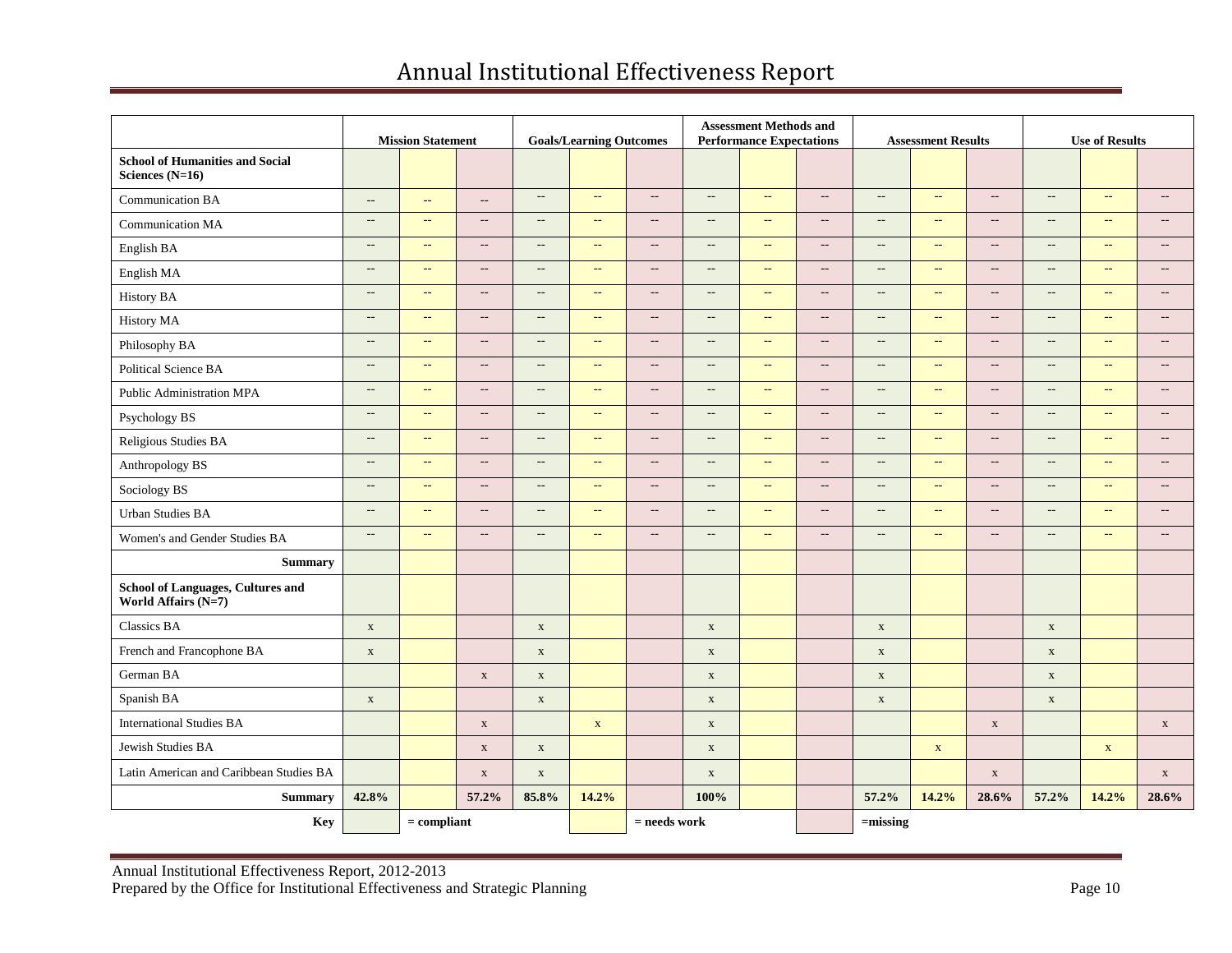|                                                       |             | <b>Mission Statement</b> |             | <b>Goals/Learning Outcomes</b> |             | <b>Assessment Methods and</b><br><b>Performance Expectations</b> |             |              |  | <b>Assessment Results</b> | <b>Use of Results</b> |              |              |  |
|-------------------------------------------------------|-------------|--------------------------|-------------|--------------------------------|-------------|------------------------------------------------------------------|-------------|--------------|--|---------------------------|-----------------------|--------------|--------------|--|
| <b>School of Sciences and Mathematics</b><br>$(N=22)$ |             |                          |             |                                |             |                                                                  |             |              |  |                           |                       |              |              |  |
| Astronomy BA                                          | $\mathbf X$ |                          |             | $\mathbf X$                    |             |                                                                  | $\mathbf X$ |              |  | $\mathbf X$               |                       | $\mathbf X$  |              |  |
| Astrophysics BS                                       | $\mathbf X$ |                          |             | $\mathbf X$                    |             |                                                                  | $\mathbf X$ |              |  | $\mathbf X$               |                       | $\mathbf{X}$ |              |  |
| <b>Biochemistry BS</b>                                | $\mathbf X$ |                          |             |                                | $\mathbf X$ |                                                                  |             | $\mathbf X$  |  |                           | $\mathbf X$           |              | $\mathbf X$  |  |
| <b>Biology BA</b>                                     | $\mathbf X$ |                          |             | $\mathbf X$                    |             |                                                                  |             | $\mathbf X$  |  |                           | $\mathbf X$           |              | $\mathbf{X}$ |  |
| <b>Biology BS</b>                                     | $\mathbf X$ |                          |             | $\mathbf X$                    |             |                                                                  |             | $\mathbf X$  |  |                           | $\mathbf X$           |              | $\mathbf{X}$ |  |
| Chemistry BA                                          | $\mathbf X$ |                          |             |                                | $\mathbf X$ |                                                                  |             | $\mathbf X$  |  |                           | $\mathbf X$           |              | $\mathbf X$  |  |
| Chemistry BS                                          | $\mathbf X$ |                          |             |                                | $\mathbf X$ |                                                                  |             | $\mathbf X$  |  |                           | $\mathbf X$           |              | $\mathbf X$  |  |
| <b>Computer Information Systems BS</b>                | $\mathbf X$ |                          |             |                                | $\mathbf X$ |                                                                  |             | $\mathbf X$  |  |                           | $\mathbf X$           |              | $\mathbf X$  |  |
| Computer and Information Sciences MS                  | $\mathbf X$ |                          |             |                                | $\mathbf X$ |                                                                  |             | $\mathbf X$  |  |                           | $\mathbf X$           |              | $\mathbf{X}$ |  |
| Computer Science BA                                   | $\mathbf X$ |                          |             | $\mathbf X$                    |             |                                                                  | $\mathbf X$ |              |  | $\mathbf X$               |                       |              | $\mathbf{X}$ |  |
| Computer Science BS                                   | $\mathbf X$ |                          |             | $\mathbf X$                    |             |                                                                  | $\mathbf X$ |              |  | $\mathbf X$               |                       |              | $\mathbf{X}$ |  |
| Computing in the Arts BA                              | $\mathbf X$ |                          |             | $\mathbf X$                    |             |                                                                  | $\mathbf X$ |              |  |                           | $\mathbf X$           |              | $\mathbf X$  |  |
| Discovery Informatics BS                              | $\mathbf X$ |                          |             | $\mathbf X$                    |             |                                                                  | $\mathbf X$ |              |  |                           | $\mathbf{X}$          |              | $\mathbf{X}$ |  |
| Geology BA                                            | $\mathbf X$ |                          |             | $\mathbf X$                    |             |                                                                  |             | $\mathbf X$  |  |                           | $\mathbf X$           |              | $\mathbf X$  |  |
| Geology BS                                            | $\mathbf X$ |                          |             | $\mathbf X$                    |             |                                                                  |             | $\mathbf{X}$ |  |                           | $\mathbf{X}$          |              | $\mathbf{X}$ |  |
| Marine Biology BS                                     | $\mathbf X$ |                          |             | $\mathbf X$                    |             |                                                                  |             | $\mathbf X$  |  |                           | $\mathbf X$           |              | $\mathbf{X}$ |  |
| Marine Biology MS                                     |             |                          | $\mathbf X$ | $\mathbf X$                    |             |                                                                  | $\mathbf X$ |              |  | $\mathbf X$               |                       |              | $\mathbf{X}$ |  |
| Mathematics BS                                        | $\mathbf X$ |                          |             | $\mathbf X$                    |             |                                                                  | $\mathbf X$ |              |  |                           | $\mathbf{X}$          |              | $\mathbf{X}$ |  |
| Mathematics MS                                        | $\mathbf X$ |                          |             | $\mathbf X$                    |             |                                                                  | $\mathbf X$ |              |  |                           | $\mathbf{X}$          |              | $\mathbf{X}$ |  |
| Physics BA                                            | $\mathbf X$ |                          |             | $\mathbf X$                    |             |                                                                  | $\mathbf X$ |              |  | $\mathbf X$               |                       | $\mathbf X$  |              |  |
| Physics BS                                            | $\mathbf X$ |                          |             | $\mathbf X$                    |             |                                                                  | $\mathbf X$ |              |  | $\mathbf X$               |                       | $\mathbf X$  |              |  |
| Summary                                               | 95.2%       |                          | 4.8%        | 76.2%                          | 23.8%       |                                                                  | 52.4%       | 47.6%        |  | 33.3%                     | 66.7%                 | $19.0\%$     | 81.0%        |  |
| Key                                                   |             | $=$ compliant            |             |                                |             | $=$ needs work                                                   |             |              |  | $=$ missing               |                       |              |              |  |